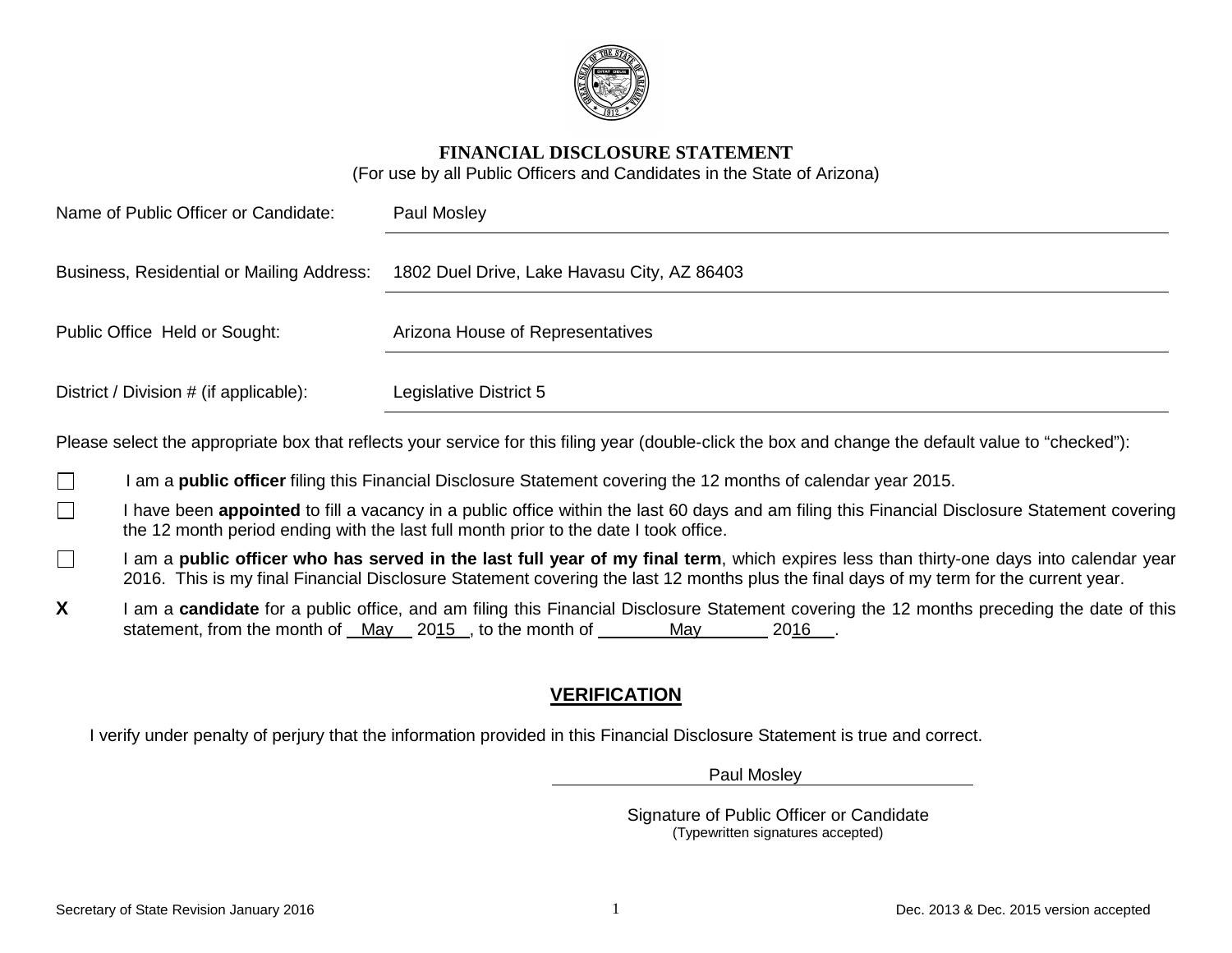### <span id="page-1-0"></span>**A. PERSONAL FINANCIAL INTERESTS**

This section requires disclosure of your and/or a member of your household's personal financial interests.<sup>[1](#page-1-0)</sup>

#### **1. Household Members' Names**

**What to disclose:** If they reside in your household, disclose your spouse's name and the names of any minor children of whom you have legal custody. If none, please write "N/A". For the remaining questions in this Financial Disclosure Statement, the term "member of your household" will be defined as the persons listed below.



### **2. Sources of Personal Compensation**

**What to disclose:** The name and address of each employer who paid you or any member of your household more than \$1,000 in salary, wages, commissions, tips or other forms of compensation (other than "gifts") during the period covered by this report. Describe the nature of each employer's business and the type of services for which you or a member of your household were compensated.

Also, list anything of value that any other person (outside your household) received for your or a member of your household's use or benefit. For example, if a person was paid by a third-party to be your personal housekeeper, identify that person, describe the nature of that person's services that benefited you, and provide information about the third-party who paid for the services on your behalf.

**You need not disclose:** Any money you or any member of your household received that constitutes gross income paid to a business that you or your household member owns or does business as. This will be disclosed in Section 11 below.

 $\overline{a}$ 

<sup>1</sup> If additional space is needed to report information on this Financial Disclosure Statement, select the appropriate reporting area and add additional rows to the form. For example, to report an additional child's name in Section 1, right-click in any row, click "Insert," click "Insert Rows Above." (The user should add rows "above" or "below" based on the resulting effect on formatting in the Financial Disclosure Statement).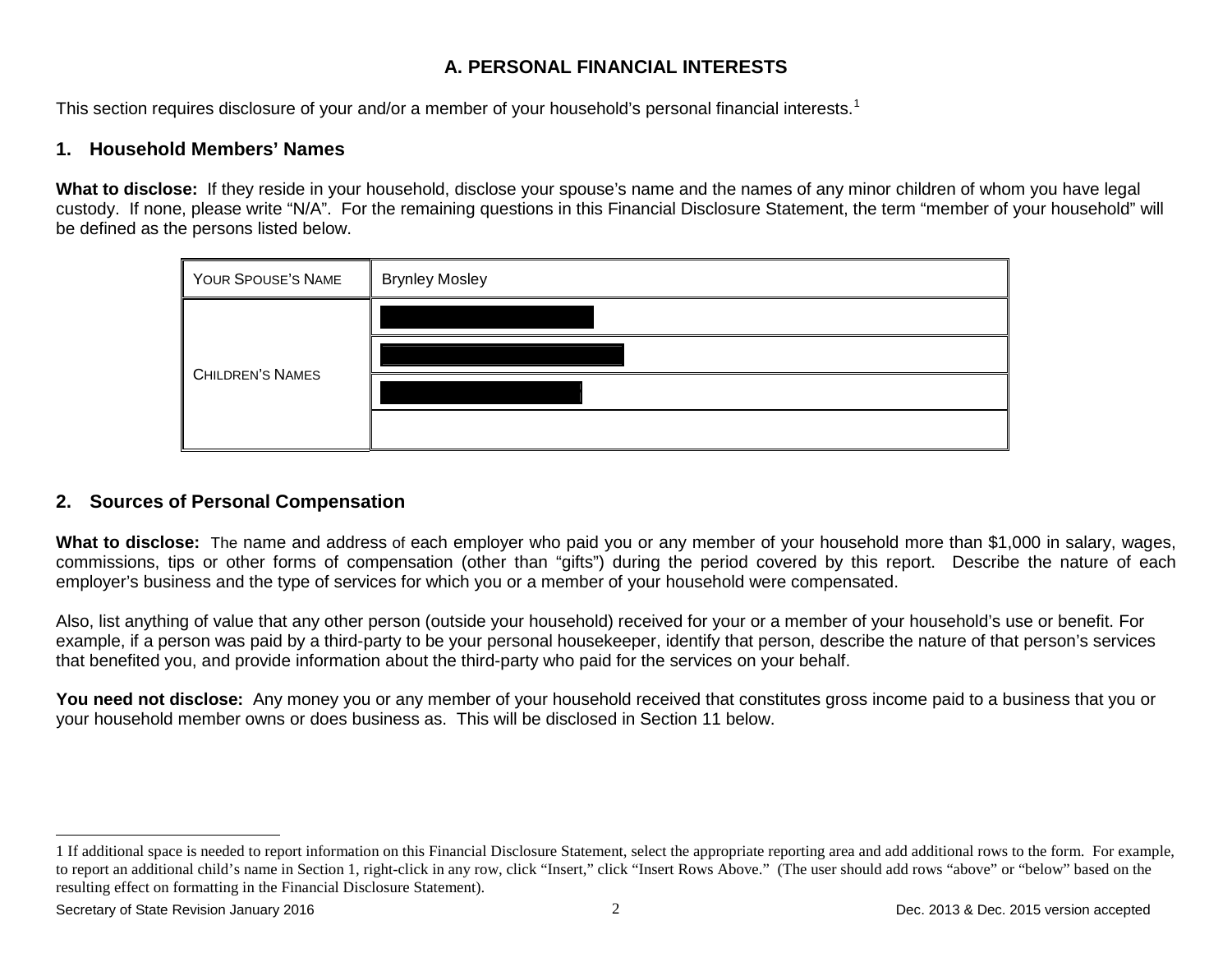| NAME OF PUBLIC OFFICER OR<br>HOUSEHOLD MEMBER BENEFITTED | NAME AND ADDRESS OF EMPLOYER WHO<br>PROVIDED COMPENSATION > \$1,000            | NATURE OF EMPLOYER'S<br><b>BUSINESS</b>                          | NATURE OF SERVICES PROVIDED BY PUBLIC<br>OFFICER OR HOUSEHOLD MEMBER FOR EMPLOYER |
|----------------------------------------------------------|--------------------------------------------------------------------------------|------------------------------------------------------------------|-----------------------------------------------------------------------------------|
| <b>Brynley Mosley</b>                                    | Beacon of Hope Hospice<br>500 N Lake Havasu Ave,<br>Lake Havasu City, AZ 86403 | Hospice                                                          | <b>RN</b>                                                                         |
| Paul/Brynley Mosley                                      | Wisdom & Wealth Corp<br>70 Scott Drive<br>Lake Havasu City, AZ 86403           | Financial Planning,<br><b>Financial Services,</b><br>Investments | <b>Business Owners</b>                                                            |
| Paul/Brynley Mosley                                      | LP Prop LLC<br>70 Scott Drive<br>Lake Havasu City, AZ 86403                    | <b>Real Estate</b>                                               | <b>Business Owners</b>                                                            |

Continued, if applicable:

| NAME OF PUBLIC OFFICER OR<br><b>MEMBER OF HOUSEHOLD</b><br><b>BENEFITTED</b> | NAME AND ADDRESS OF PERSON WHO<br><b>PROVIDED SERVICES VALUED OVER</b><br>\$1,000 FOR YOUR OR MEMBER OF YOUR<br><b>HOUSEHOLD'S USE OR BENEFIT</b> | NATURE OF SERVICES<br><b>PROVIDED BY PERSON FOR</b><br>YOUR OR MEMBER OF YOUR<br>HOUSEHOLD'S USE OR<br><b>BENEFIT</b> | NAME AND ADDRESS OF THIRD PARTY WHO PAID<br>FOR PERSON'S SERVICES ON YOUR BEHALF |
|------------------------------------------------------------------------------|---------------------------------------------------------------------------------------------------------------------------------------------------|-----------------------------------------------------------------------------------------------------------------------|----------------------------------------------------------------------------------|
|                                                                              |                                                                                                                                                   |                                                                                                                       |                                                                                  |
|                                                                              |                                                                                                                                                   |                                                                                                                       |                                                                                  |
|                                                                              |                                                                                                                                                   |                                                                                                                       |                                                                                  |

### **3. Professional, Occupational and Business Licenses**

**What to disclose:** List all professional, occupational or business licenses held by you or any member of your household at any time during the period covered by this Financial Disclosure Statement.

This includes licenses in which you or a member of your household had an "interest," which includes (but is not limited to) any business license held by a "controlled" or "dependent" business as defined in Section 11 below.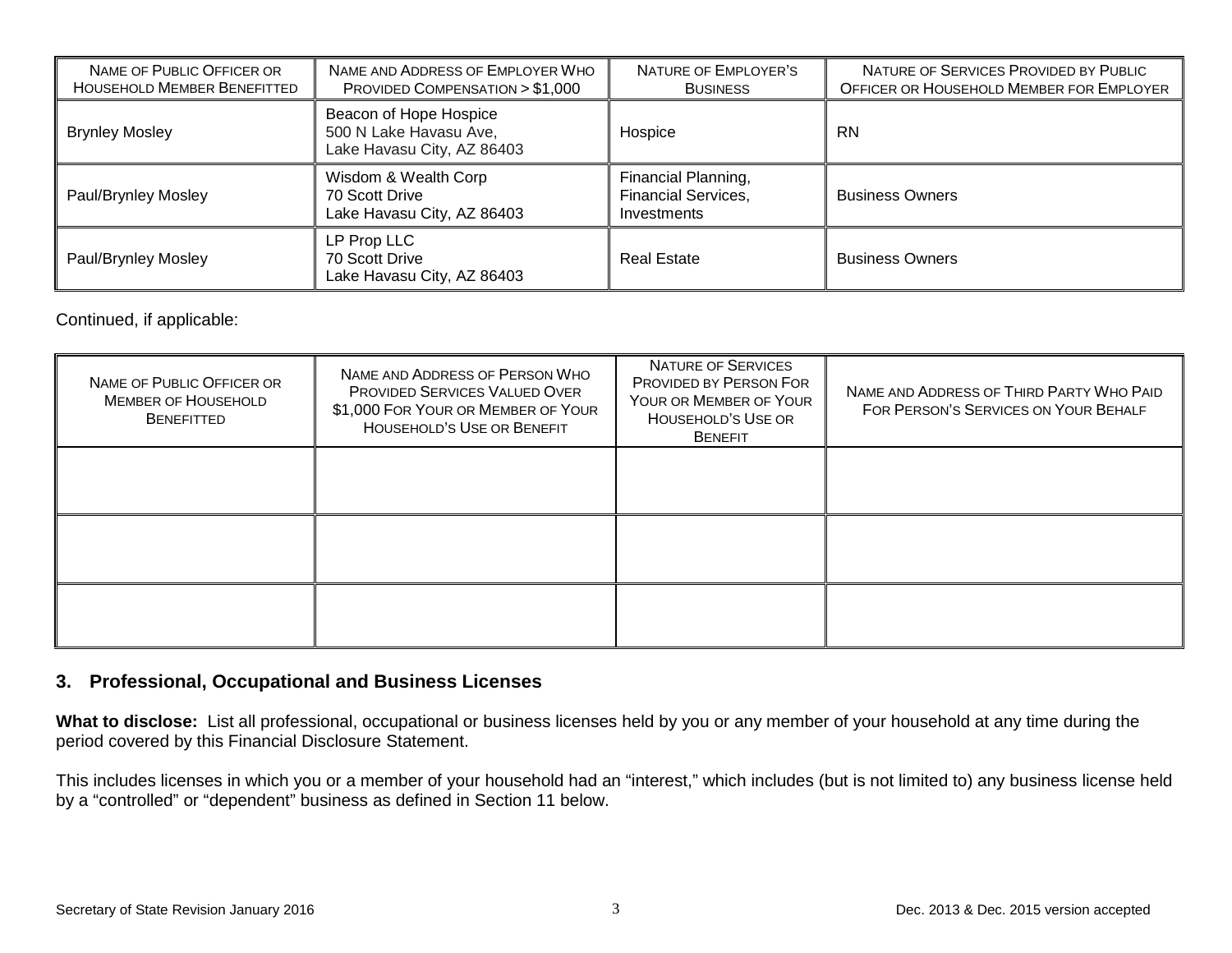| NAME OF PUBLIC OFFICER<br>OR HOUSEHOLD MEMBER<br>AFFECTED | <b>TYPE OF LICENSE</b>  | PERSON OR ENTITY HOLDING THE<br><b>LICENSE</b> | JURISDICTION OR ENTITY THAT ISSUED<br><b>LICENSE</b> |
|-----------------------------------------------------------|-------------------------|------------------------------------------------|------------------------------------------------------|
| <b>Brynley Mosley</b>                                     | <b>Registered Nurse</b> | <b>Brynley Mosley</b>                          | State of Arizona                                     |
| Paul Mosley                                               | Series 6, 7, 63, 66     | Paul Mosley                                    | <b>FINRA</b>                                         |
| Paul Mosley                                               | Life/Health             | Paul Mosley                                    | Arizona                                              |
|                                                           |                         |                                                |                                                      |

### **4. Personal Creditors**

**What to disclose:** The name and address of each creditor to whom you or a member of your household owed a qualifying personal debt over \$1,000 during any point during the period covered by this Financial Disclosure Statement.

Additionally, if the qualifying personal debt was either incurred for the first time or completely discharged (paid in full) during this period, list the date and check whether it was incurred or discharged (double-click the box and change the default value to "checked"). Otherwise, write "N/A" (for "not applicable") after the word "Date:" in the last column below.

#### **You need not disclose the following, which do not qualify as "personal debt":**

- Debts resulting from the ordinary conduct of a business (these will be disclosed elsewhere in this Statement, in Section B below);
- Debts on any personal residence or recreational property;
- Debts on motor vehicles used primarily for personal purposes (not commercial purposes);
- Debts secured by cash values on life insurance;
- Debts owed to relatives:
- Personal credit card transactions or the value of any retail installment contracts you or your household member entered into.

| NAME OF PUBLIC OFFICER OR MEMBER OF<br><b>HOUSEHOLD OWING THE DEBT</b> | NAME AND ADDRESS OF CREDITOR (OR PERSON<br>TO WHOM PAYMENTS ARE MADE) | IF THE DEBT WAS FIRST INCURRED OR COMPLETELY<br><b>DISCHARGED DURING THIS REPORTING PERIOD, PROVIDE THE</b><br>DATE (MM/DD/YYYY) AND CHECK THE APPROPRIATE BOX |
|------------------------------------------------------------------------|-----------------------------------------------------------------------|----------------------------------------------------------------------------------------------------------------------------------------------------------------|
|                                                                        |                                                                       | Date:                                                                                                                                                          |
| N/A                                                                    |                                                                       | □ Incurred [ Discharged                                                                                                                                        |
|                                                                        |                                                                       | Date:                                                                                                                                                          |
|                                                                        |                                                                       | Discharged<br>  Incurred                                                                                                                                       |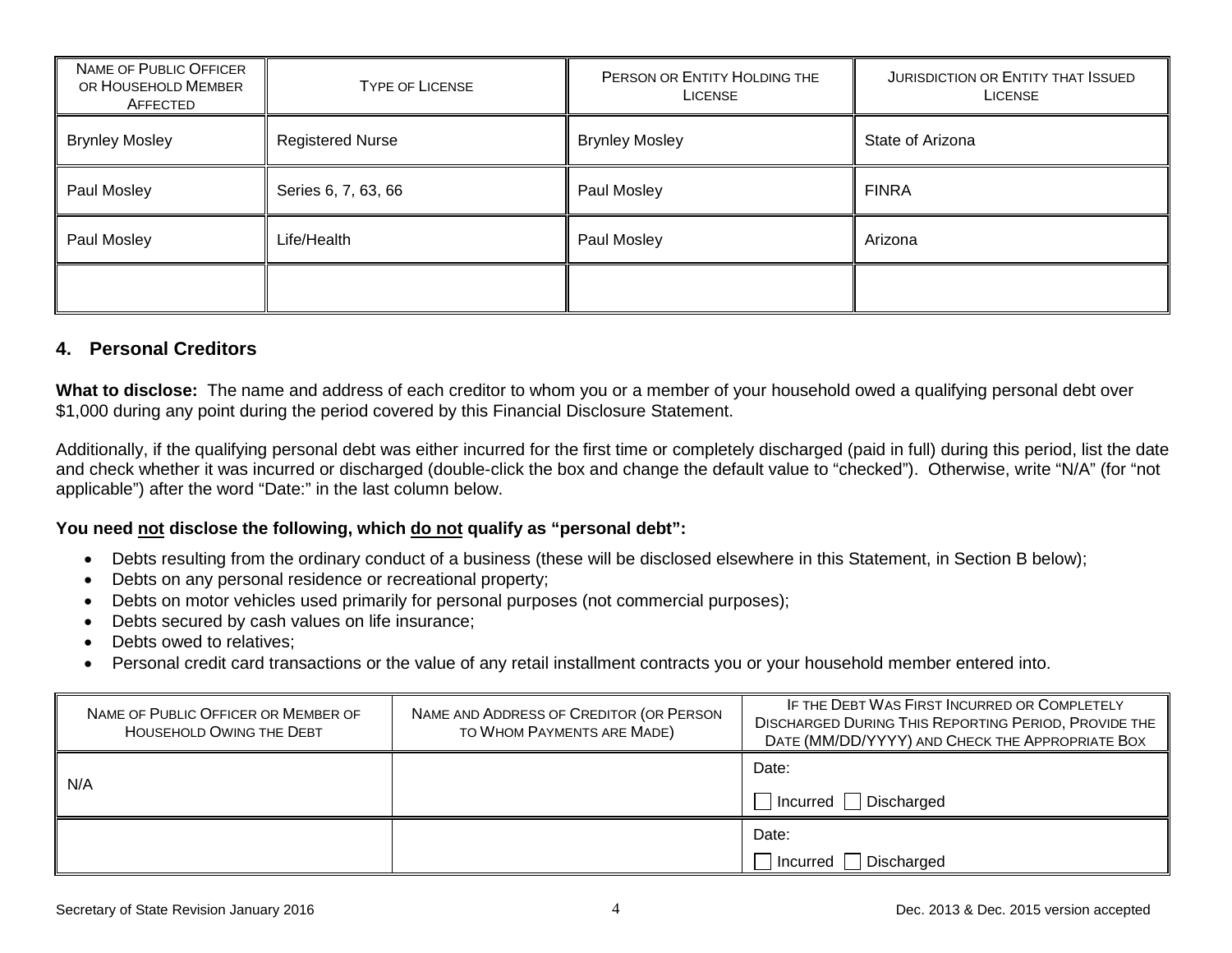### **5. Personal Debtors**

**What to disclose:** The name of each debtor who owed you or a member of your household a debt over \$1,000 at any time during the period covered by this Financial Disclosure Statement, along with the approximate value of the debt by financial category (double-click the applicable box and change the default value to "checked").

Additionally, if the debt was either incurred for the first time or completely discharged (paid in full) during this period, list the date and check whether it was incurred or discharged (double-click the appropriate box and change the default value to "checked"). Otherwise, write "N/A" (for "not applicable") after the word "Date:" in the last column below.

| NAME OF PUBLIC OFFICER OR<br><b>MEMBER OF HOUSEHOLD</b><br><b>OWED THE DEBT</b> | <b>NAME OF DEBTOR</b> | APPROXIMATE VALUE OF<br><b>DEBT</b>                                          | IF THE DEBT WAS FIRST INCURRED OR COMPLETELY DISCHARGED<br>DURING THIS REPORTING PERIOD, PROVIDE THE DATE<br>(MM/DD/YYYY) AND CHECK THE APPROPRIATE BOX |
|---------------------------------------------------------------------------------|-----------------------|------------------------------------------------------------------------------|---------------------------------------------------------------------------------------------------------------------------------------------------------|
| N/A                                                                             |                       | $$1,000 - $25,000$<br>\$25,001 - \$100,000<br>$$100,001 +$                   | Date:<br>□ Incurred □ Discharged                                                                                                                        |
|                                                                                 |                       | $$1,000 - $25,000$<br>\$25,001 - \$100,000<br>$$100,001 +$                   | Date:<br>$\Box$ Incurred $\Box$ Discharged                                                                                                              |
|                                                                                 |                       | $$1,000 - $25,000$<br>$\blacksquare$<br>\$25,001 - \$100,000<br>$$100,001 +$ | Date:<br>$\Box$ Incurred $\Box$ Discharged                                                                                                              |
|                                                                                 |                       | $$1,000 - $25,000$<br>$$25,001 - $100,000$<br>$$100,001 +$                   | Date:<br>$\Box$ Incurred $\Box$ Discharged                                                                                                              |

### **6. Gifts**

**What to disclose:** The name of the donor who gave you or a member of your household a single gift or an accumulation of gifts during the preceding calendar year with a cumulative value over \$500, subject to the exceptions listed in the below "You need not disclose" paragraph. A "gift" means a gratuity (tip), special discount, favor, hospitality, service, economic opportunity, loan or other benefit received without adequate consideration and not provided to members of the public at large (in other words, a personal benefit you or your household member received without providing an equivalent benefit in return).

Please note: the concept of a "gift" for purposes of this Financial Disclosure Statement is separate and distinct from the gift restrictions outlined in Arizona's lobbying statutes. Thus, disclosure in a lobbying report does not relieve you or a member of your household's duty to disclose gifts in this Financial Disclosure Statement.

#### **You need not disclose the following, which do not qualify as "gifts":**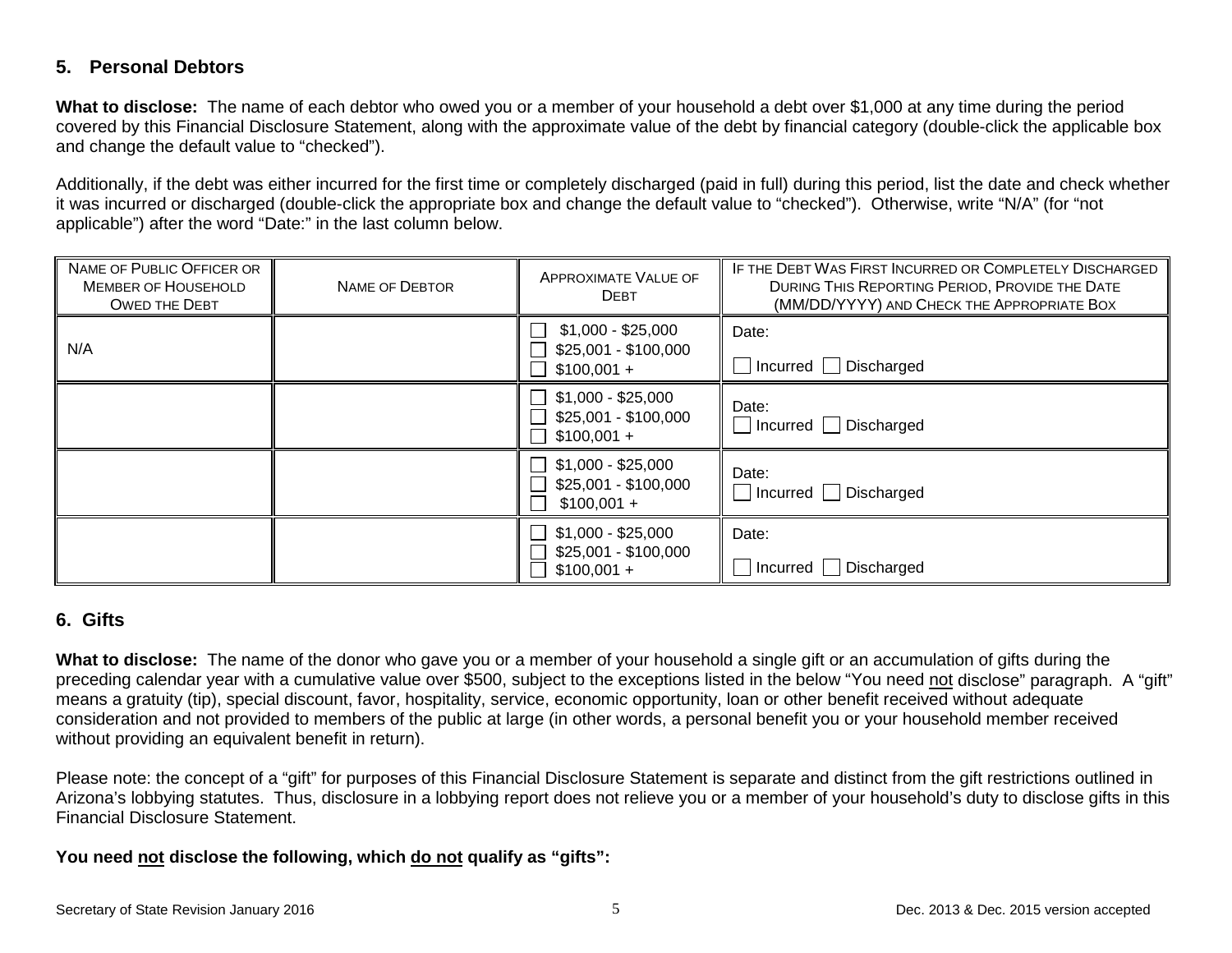- Gifts received by will;
- Gift received by intestate succession (in other words, gifts distributed to you or a household member according to Arizona's intestate succession laws, not by will);
- Gift distributed from an *inter vivos* (living) or testamentary (by will) trust established by a spouse or family member;
- Gifts received from any other member of the household;
- Gifts received by parents, grandparents, siblings, children and grandchildren; or
- Political campaign contributions reported on campaign finance reports.

| NAME OF PUBLIC OFFICER OR MEMBER OF HOUSEHOLD WHO<br>RECEIVED GIFT(S) OVER \$500 | <b>NAME OF GIFT DONOR</b> |
|----------------------------------------------------------------------------------|---------------------------|
| N/A                                                                              |                           |
|                                                                                  |                           |

### **7. Office, Position or Fiduciary Relationship in Businesses, Nonprofit Organizations or Trusts**

**What to disclose**: The name and address of each business, organization, trust or nonprofit organization or association in which you or any member of your household held any office, position, or fiduciary relationship during the period covered by this Financial Disclosure Statement, including a description of the office, position or relationship.

| PUBLIC OFFICER OR MEMBER OF HOUSEHOLD<br>HAVING THE REPORTABLE RELATIONSHIP | NAME AND ADDRESS OF BUSINESS,<br>ORGANIZATION, TRUST, OR NONPROFIT<br>ORGANIZATION OR ASSOCIATION | <b>DESCRIPTION OF OFFICE, POSITION OR FIDUCIARY</b><br>RELATIONSHIP HELD BY THE PUBLIC OFFICER OR MEMBER OF<br>HOUSEHOLD |
|-----------------------------------------------------------------------------|---------------------------------------------------------------------------------------------------|--------------------------------------------------------------------------------------------------------------------------|
| See box 8                                                                   |                                                                                                   |                                                                                                                          |
|                                                                             |                                                                                                   |                                                                                                                          |

### **8. Ownership or Financial Interests in Businesses, Trusts or Investment Funds**

**What to disclose**: The name and address of each business, trust, or investment fund in which you or any member of your household had an ownership or beneficial interest of over \$1,000 during the period covered by this Financial Disclosure Statement. This includes stocks, annuities, mutual funds, or retirement funds. It also includes any financial interest in a limited liability company, partnership, joint venture, or sole proprietorship. Also put a check mark to indicate the value of the debt (double-click the applicable box and change the default value to "checked").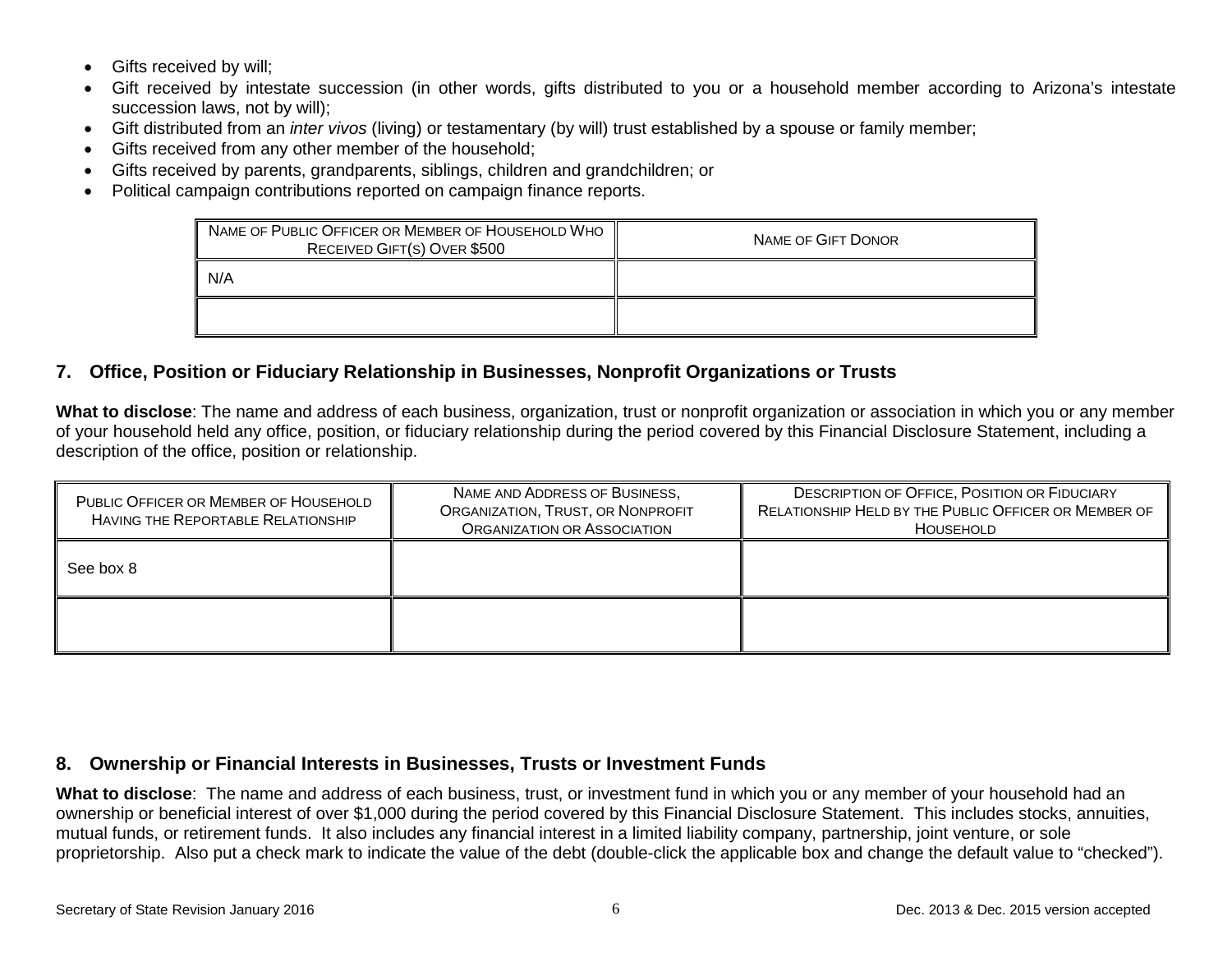| NAME OF PUBLIC OFFICER OR MEMBER OF<br><b>HOUSEHOLD HAVING THE INTEREST</b>                             | NAME AND ADDRESS OF BUSINESS, TRUST<br>OR INVESTMENT FUND                                   | <b>DESCRIPTION OF THE BUSINESS, TRUST</b><br>OR INVESTMENT FUND | <b>APPROXIMATE EQUITY</b><br>VALUE OF THE INTEREST            |
|---------------------------------------------------------------------------------------------------------|---------------------------------------------------------------------------------------------|-----------------------------------------------------------------|---------------------------------------------------------------|
| Beacon of Hope Hospice<br>500 N Lake Havasu Ave,<br><b>Brynley Mosley</b><br>Lake Havasu City, AZ 86403 |                                                                                             | National Hospice Mgmt Inc 401k Plan                             | $$1,000 - $25,000$<br>\$25,001 - \$100,000<br>$$100,001 +$    |
| Paul Mosley                                                                                             | Ameriprise Financial Inc.<br>55 Ameriprise Financial Center<br>Minneapolis, Minnesota 55474 | AFG Deferred Comp Program                                       | $$1,000 - $25,000$<br>\$25,001 - \$100,000<br>$$100,001 +$    |
| Paul/Brynley Mosley                                                                                     | Ameriprise Financial Inc.<br>70 Scott Drive<br>Lake Havasu City, AZ 86403                   | Roth IRA's, Joint account                                       | $$1,000 - $25,000$<br>\$25,001 - \$100,000<br>$X$ \$100,001 + |
| Paul/Brynley Mosley                                                                                     | Wisdom & Wealth Corp.<br>70 Scott Drive<br>Lake Havasu City, AZ 86403                       | Wisdom & Wealth Corp                                            | \$1,000 - \$25,000<br>\$25,001 - \$100,000<br>$X$ \$100,001 + |
| Paul/Brynley Mosley                                                                                     | LP Prop LLC<br>70 Scott Drive<br>Lake Havasu City, AZ 86403                                 | LP Prop LLC                                                     | $$1,000 - $25,000$<br>X \$25,001 - \$100,000<br>$$100,001 +$  |

### **9. Ownership of Bonds**

**What to disclose**: Bonds issued by a state or local government agency worth more than \$1,000 that you or a member of your household held during the period covered by this Financial Disclosure Statement. Also put a check mark to indicate the value of the bonds (double-click the applicable box and change the default value to "checked").

Additionally, if the bonds were either acquired for the first time or completely divested (sold in full) during this period, list the date and check whether the bonds were acquired or divested (double-click the appropriate box and change the default value to "checked"). Otherwise, write "N/A" (for "not applicable") after the word "Date:" in the last column below.

| NAME OF PUBLIC OFFICER OR<br><b>MEMBER OF HOUSEHOLD</b><br><b>ISSUED BONDS</b> | <b>ISSUING STATE OR LOCAL</b><br><b>GOVERNMENT AGENCY</b> | APPROXIMATE VALUE OF<br><b>BONDS</b>                                  | IF THE BONDS WERE FIRST ACQUIRED OR COMPLETELY<br><b>DISCHARGED DURING THIS REPORTING PERIOD, PROVIDE THE</b><br>DATE (MM/DD/YYYY) AND CHECK THE APPROPRIATE BOX |
|--------------------------------------------------------------------------------|-----------------------------------------------------------|-----------------------------------------------------------------------|------------------------------------------------------------------------------------------------------------------------------------------------------------------|
| N/A                                                                            |                                                           | $\sqrt{ }$ \$1,000 - \$25,000<br>$$25,001 - $100,000$<br>$$100,001 +$ | Date:<br>Divested<br>Acquired                                                                                                                                    |

### **10. Real Property Ownership**

**What to disclose:** Arizona real property (land) and improvements which was owned by you or a member of your household during the period covered by this Financial Disclosure Statement, other than your primary residence or property you use for personal recreation. Also describe the property's location (city and state) and approximate size (acreage or square footage), and put a check mark to indicate the approximate value of the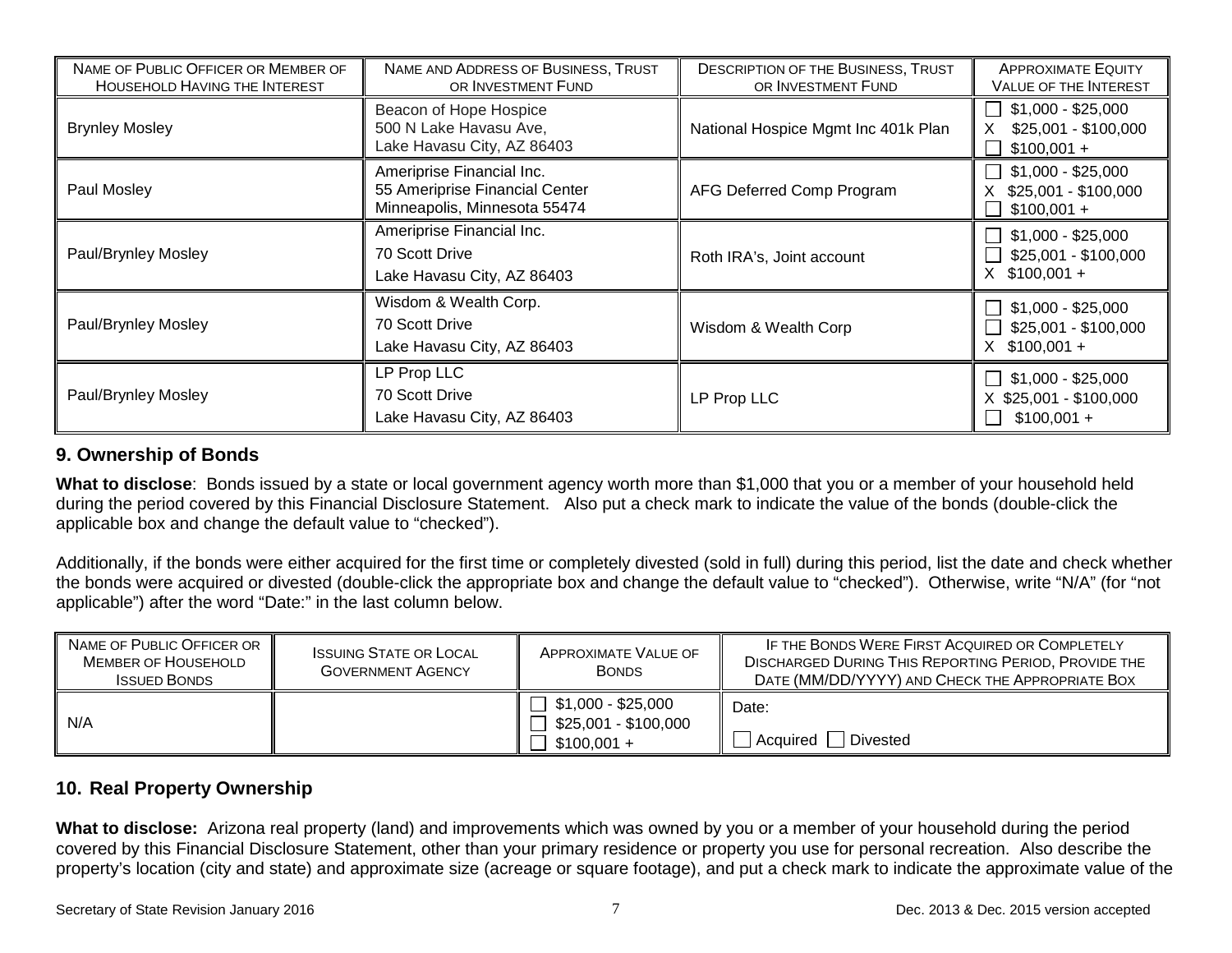land (double-click the applicable box and change the default value to "checked").

Additionally, if the land was either acquired for the first time or completely divested (sold in full) during this period, list the date and check whether the land was acquired or divested (double-click the appropriate box and change the default value to "checked"). Otherwise, write "N/A" (for "not applicable") after the word "Date:" in the last column below.

| NAME OF PUBLIC OFFICER OR<br><b>MEMBER OF HOUSEHOLD</b><br><b>THAT OWNS LAND</b> | <b>LOCATION AND APPROXIMATE</b><br><b>SIZE</b> | APPROXIMATE VALUE OF<br>LAND                                  | IF THE LAND WAS FIRST ACQUIRED OR COMPLETELY<br><b>DISCHARGED DURING THIS REPORTING PERIOD, PROVIDE THE</b><br>DATE (MM/DD/YYYY) AND CHECK THE APPROPRIATE BOX |
|----------------------------------------------------------------------------------|------------------------------------------------|---------------------------------------------------------------|----------------------------------------------------------------------------------------------------------------------------------------------------------------|
| Paul Mosley                                                                      | Phoenix, AZ - .18 acre                         | \$1,000 - \$25,000<br>\$25,001 - \$100,000<br>$X$ \$100,001 + | Date:<br>Acquired Divested                                                                                                                                     |
| Paul/Brynley Mosley                                                              | Phoenix, AZ - 1 acre                           | $$1,000 - $25,000$<br>$$25,001 - $100,000$<br>$X$ \$100,001 + | Date:<br>Acquired Divested                                                                                                                                     |
| Paul/Brynley Mosley                                                              | Lake Havasu City, AZ - .24 acre                | $$1,000 - $25,000$<br>\$25,001 - \$100,000<br>$$100,001 +$    | Date:<br>Acquired Divested                                                                                                                                     |

You need not disclose: Your primary residence or property you use for personal recreation.

### **B. BUSINESS FINANCIAL INTERESTS**

This section requires disclosure of any financial interests of a business owned by you or a member of your household.

### **11. Business Names**

**What to disclose**: The name of any business under which you or any member of your household owns or did business under (in other words, were self-employed) during the period covered by this Financial Disclosure Statement, which include corporations, limited liability companies, partnerships, sole proprietorships and any other business conducted under a trade name.

Also disclose if the named business is controlled or dependent. A business is "controlled" if you or any member of your household (individually or combined) had an ownership interest that amounts to more than 50%. A business is classified as "dependent," on the other hand, if: (1) you or any household member (individually or combined) had an ownership interest that amounts more than 10%; *and* (2) the business received more than \$10,000 from a single source during the period covered by this Financial Disclosure Statement, which amounted to more than 50% of the business' gross income for the period.

If the business was either controlled or dependent, check whether it was controlled or dependent (double-click the appropriate box and change the default value to "checked") in the last column below. If the business was both controlled *and* dependent during the period covered by this Financial Disclosure Statement, check *both* boxes. Otherwise, leave the boxes in the last column below blank.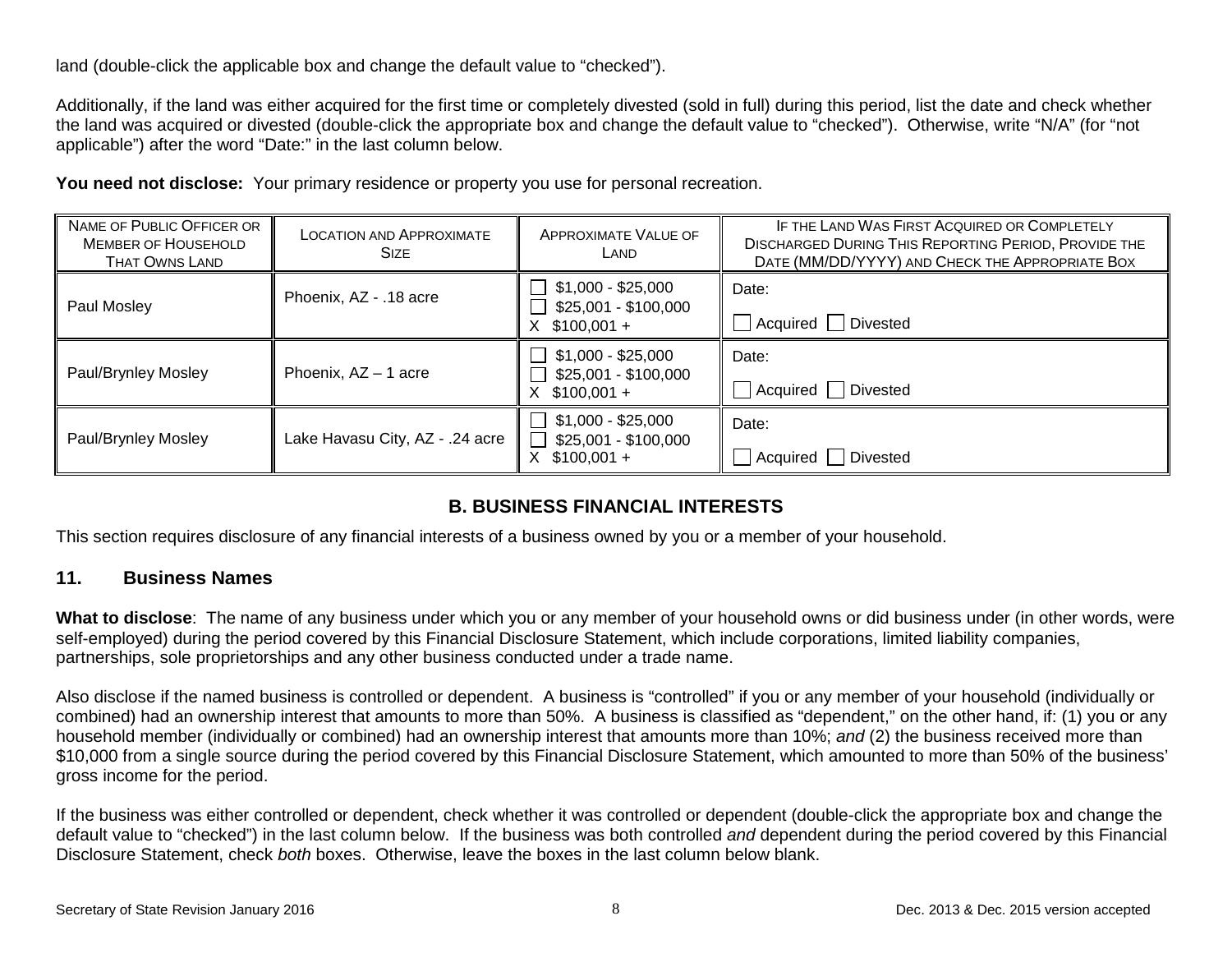| NAME OF PUBLIC OFFICER OR MEMBER OF<br><b>HOUSEHOLD OWNING THE BUSINESS</b> | NAME AND ADDRESS OF BUSINESS                                         | CHECK THE APPROPRIATE BOX IF THE BUSINESS IS "CONTROLLED"<br>BY OR "DEPENDENT" ON YOU OR A MEMBER OF YOUR HOUSEHOLD |
|-----------------------------------------------------------------------------|----------------------------------------------------------------------|---------------------------------------------------------------------------------------------------------------------|
| Paul/Brynley Mosley                                                         | Wisdom & Wealth Corp<br>70 Scott Drive<br>Lake Havasu City, AZ 86403 | $X$ Controlled Dependent                                                                                            |
| Paul/Brynley Mosley                                                         | LP Prop LLC<br>70 Scott Drive<br>Lake Havasu City, AZ 86403          | $X$ Controlled Dependent                                                                                            |

**Please note**: If a business listed in the foregoing Section 11 was neither "controlled" nor "dependent" during the period covered by this Financial Disclosure Statement, you need not complete the remainder of this Financial Disclosure Statement with respect to that business. If none of the businesses listed in Section 11 were "controlled" or "dependent," you need not complete the remained of this Financial Disclosure Statement.

### **12. Controlled Business Information**

**What to disclose**: The name of each controlled business listed in Section 11 above, and the goods or services provided by the business.

If a single client or customer (person or business) accounts for more than \$10,000 *and* 25% of the business' gross income during the period covered by this Financial Disclosure Statement (a "major client"), describe what the business provided to the major client in the third column. Also, describe the major client's type of business activities in the final column (but if the major client is an individual, write "N/A" for "not applicable" in the final column).

If the business does not have a major client, write "N/A" for "not applicable" in the last two columns.

**You need not disclose:** The name of any major client, or the activities of any major client that is a person.

| NAME OF YOUR OF YOUR HOUSEHOLD<br><b>MEMBER'S CONTROLLED BUSINESS</b> | <b>GOODS OR SERVICES PROVIDED BY</b><br>THE CONTROLLED BUSINESS | <b>DESCRIBE WHAT YOUR BUSINESS</b><br><b>PROVIDES TO ITS MAJOR CUSTOMER</b> | TYPE OF BUSINESS ACTIVITIES OF THE<br><b>MAJOR CUSTOMER</b> |
|-----------------------------------------------------------------------|-----------------------------------------------------------------|-----------------------------------------------------------------------------|-------------------------------------------------------------|
| Wisdom & Wealth Corp                                                  | <b>Financial Services/Planning</b>                              | Ameriprise Financial Inc.                                                   | Investments, Financial Planning                             |
| LP Prop LLC                                                           | Real Estate Holding Company                                     |                                                                             |                                                             |
|                                                                       |                                                                 |                                                                             |                                                             |

### **13. Dependent Business Information**

**What to disclose**: The name of each dependent business listed in Section 11 above, and the goods or services provided by the business.

If a single client or customer (person or business) accounts for more than \$10,000 *and* 25% of the business' gross income during the period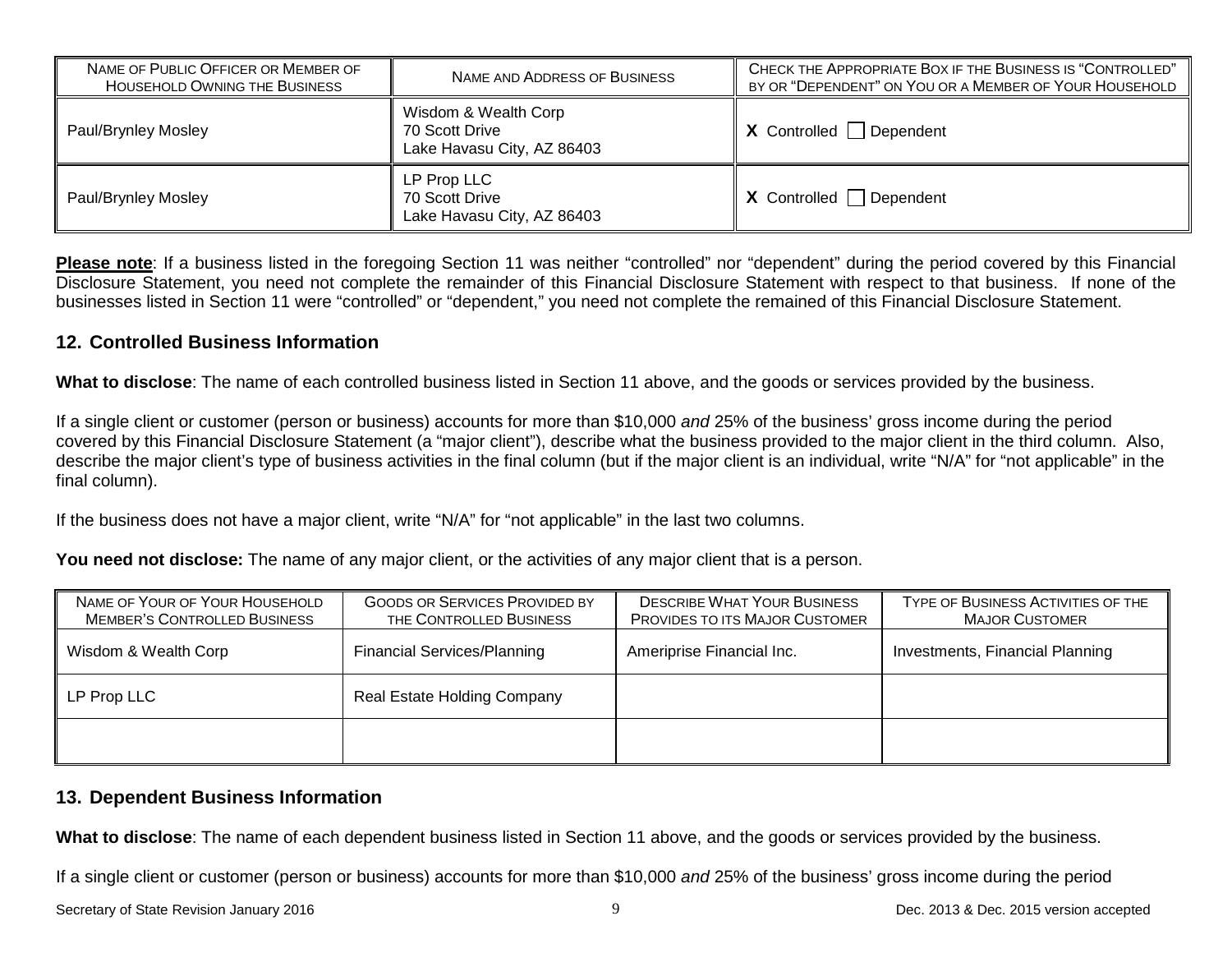covered by this Financial Disclosure Statement (a "major client"), describe what the business provided to the major client in the third column. Also, describe the major client's type of business activities in the final column (but if the major client is an individual, write "N/A" for "not applicable" in the final column).

If the business does not have a major client, write "N/A" for "not applicable" in the last two columns. Likewise, if the dependent business is also a controlled business, disclose the business only in Section 12 above and leave this section blank.

**You need not disclose:** The name of any major client, or the activities of any major client that is a person.

| NAME OF YOUR OF YOUR HOUSEHOLD<br><b>MEMBER'S DEPENDENT BUSINESS</b> | <b>GOODS OR SERVICES PROVIDED BY</b><br>THE DEPENDENT BUSINESS | <b>DESCRIBE WHAT YOUR BUSINESS</b><br><b>PROVIDES TO ITS MAJOR CUSTOMER</b> | TYPE OF BUSINESS ACTIVITIES OF THE<br><b>MAJOR CUSTOMER</b> |
|----------------------------------------------------------------------|----------------------------------------------------------------|-----------------------------------------------------------------------------|-------------------------------------------------------------|
| $\parallel$ N/A                                                      |                                                                |                                                                             |                                                             |
|                                                                      |                                                                |                                                                             |                                                             |

### **14. Real Property Owned by a Controlled or Dependent Business**

**What to disclose:** Arizona real property (land) and improvements which was owned by a controlled or dependent business during the period covered by this Financial Disclosure Statement. Also describe the property's location (city and state) and approximate size (acreage or square footage), and put a check mark to indicate the approximate value of the land (double-click the applicable box and change the default value to "checked"). If the business is one that deals in real property and improvements, check the box that corresponds to the aggregate value of all parcels held by the business during the period covered by this Financial Disclosure Statement.

Additionally, if the land was either acquired for the first time or completely divested (sold in full) during this period, list the date and check whether the land was acquired or divested (double-click the appropriate box and change the default value to "checked"). Otherwise, write "N/A" (for "not applicable") after the word "Date:" in the last column below.

| NAME OF CONTROLLED OR<br><b>DEPENDENT BUSINESS THAT</b><br>OWNS LAND | <b>LOCATION AND APPROXIMATE</b><br><b>SIZE</b> | <b>APPROXIMATE VALUE OF</b><br>LAND                                        | IF THE LAND WAS FIRST ACQUIRED OR COMPLETELY<br><b>DISCHARGED DURING THIS REPORTING PERIOD, PROVIDE THE</b><br>DATE (MM/DD/YYYY) AND CHECK THE APPROPRIATE BOX |
|----------------------------------------------------------------------|------------------------------------------------|----------------------------------------------------------------------------|----------------------------------------------------------------------------------------------------------------------------------------------------------------|
| LP Prop LLC                                                          | Lake Havasu City, AZ - .2 acre                 | $$1,000 - $25,000$<br>\$25,001 - \$100,000<br>$$100,001 +$<br>$\mathsf{X}$ | Date:<br>Divested<br>Acquired                                                                                                                                  |
|                                                                      |                                                | \$1,000 - \$25,000<br>\$25,001 - \$100,000<br>$$100,001 +$                 | Date:<br>Divested<br>Acquired                                                                                                                                  |

# **15. Controlled or Dependent Business' Creditors**